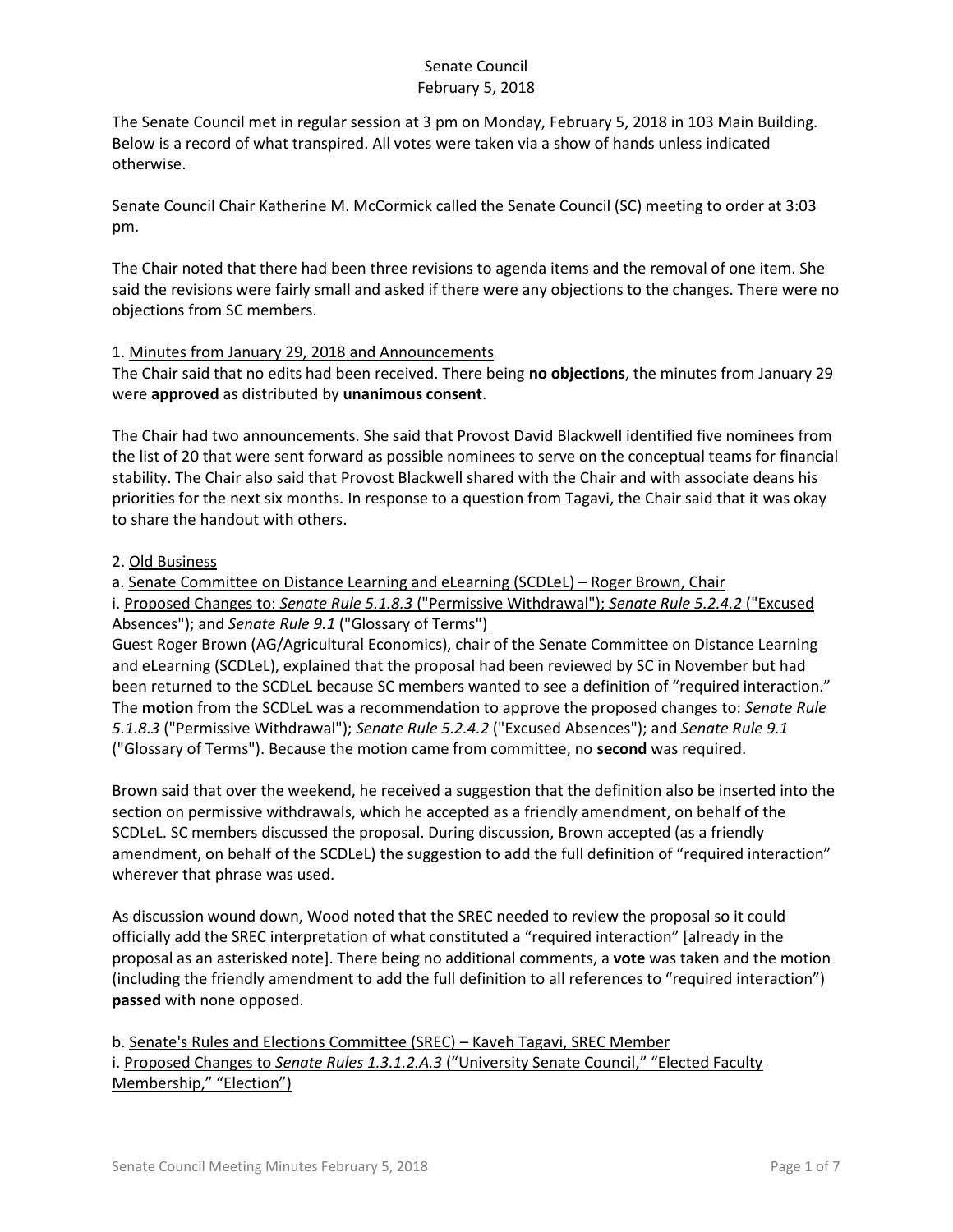Tagavi, a member of the Senate's Rules and Elections Committee (SREC), explained that the proposal had been presented to SC before but had been returned to the SREC for additional revisions. There were no comments or questions from SC members. The **motion** from the SREC was a recommendation to approve the proposed changes to *Senate Rules 1.3.1.2.A.3* ("University Senate Council," "Elected Faculty Membership," "Election"). Because the motion came from committee, no **second** was required. A **vote** was taken and the motion **passed** with none opposed.

## 3. Degree Recipients

# a. May 2017 In Memoriam Honorary Degree Recipient

## i. College of Medicine Student

Guest Andrew Hoellein (ME/Internal Medicine), associate dean for student affairs, explained that one of his medical students passed away about six months ago. At the time of his passing, Dr. Nathan Krauss was enrolled in a dual degree program with the College of Dentistry. Dr. Krauss had already earned his DMD and was pursuing his MD. Hoellein explained that the Dr. Krauss's wife was made an honorary member of his class in May 2017. He said that his classmates wanted to take the process further and award him an In Memoriam degree.

After discussion, Wood **moved** that the elected faculty members of SC approve Dr. Nathan Krauss as the recipient of an In Memoriam honorary degree, for submission through the President to the Board of Trustees. Grossman **seconded**. A **vote** was taken and the motion **passed** with none opposed.

### b. Late Additions to May 2017 Degree List (per *Senate Rules 5.4.1.1.D.1-2*)

i. Motion to Amend Something Previously Adopted (May 2017 Degree List) for College of Communication and Information Student RT-61: Bestow BS in Communication and Rescind BS with Double Major in Communication (primary) and Sociology (secondary)

Guest Suanne Early, director of student affairs in the College of Communication and Information, explained the request. There were a number of comments and questions from SC members. During discussion, Cross **moved** that the elected faculty members of SC amend the December 2017 degree list for College of Communication and Information student RT-61 by conferring the BS Communication (single major) and rescinding the BS with a Double Major in Communication (primary) and Sociology (secondary), for submission through the President to the Board of Trustees. Brion **seconded**. There was additional discussion.

The Chair reminded those present that only the elected faculty members were allowed to vote on degree-list related agenda items. A **vote** was taken and the motion **passed** with two opposed and five in favor.

### c. Late Additions to Early August 2017 Degree List (per *Senate Rules 5.4.1.1.D.1-2*)

i. Motion to Amend Something Previously Adopted (Early August 2017 Degree List) for Graduate School Student TA-71: Bestow PhD Education and Counseling Psychology – Educational Psychology and Rescind PhD Education and Counseling Psychology - Counseling Psychology

Guest Cleo Price, assistant dean for graduate academic services in the Graduate School, explained the request. Grossman **moved** that the elected faculty members of SC amend the early August 2017 degree list for Graduate School student TA-71 by conferring the PhD Education and Counseling Psychology – Educational Psychology and rescinding the PhD Education and Counseling Psychology - Counseling Psychology, for submission through the President to the Board of Trustees. Schroeder **seconded**. There were brief comments. A **vote** was taken and the motion **passed** with none opposed.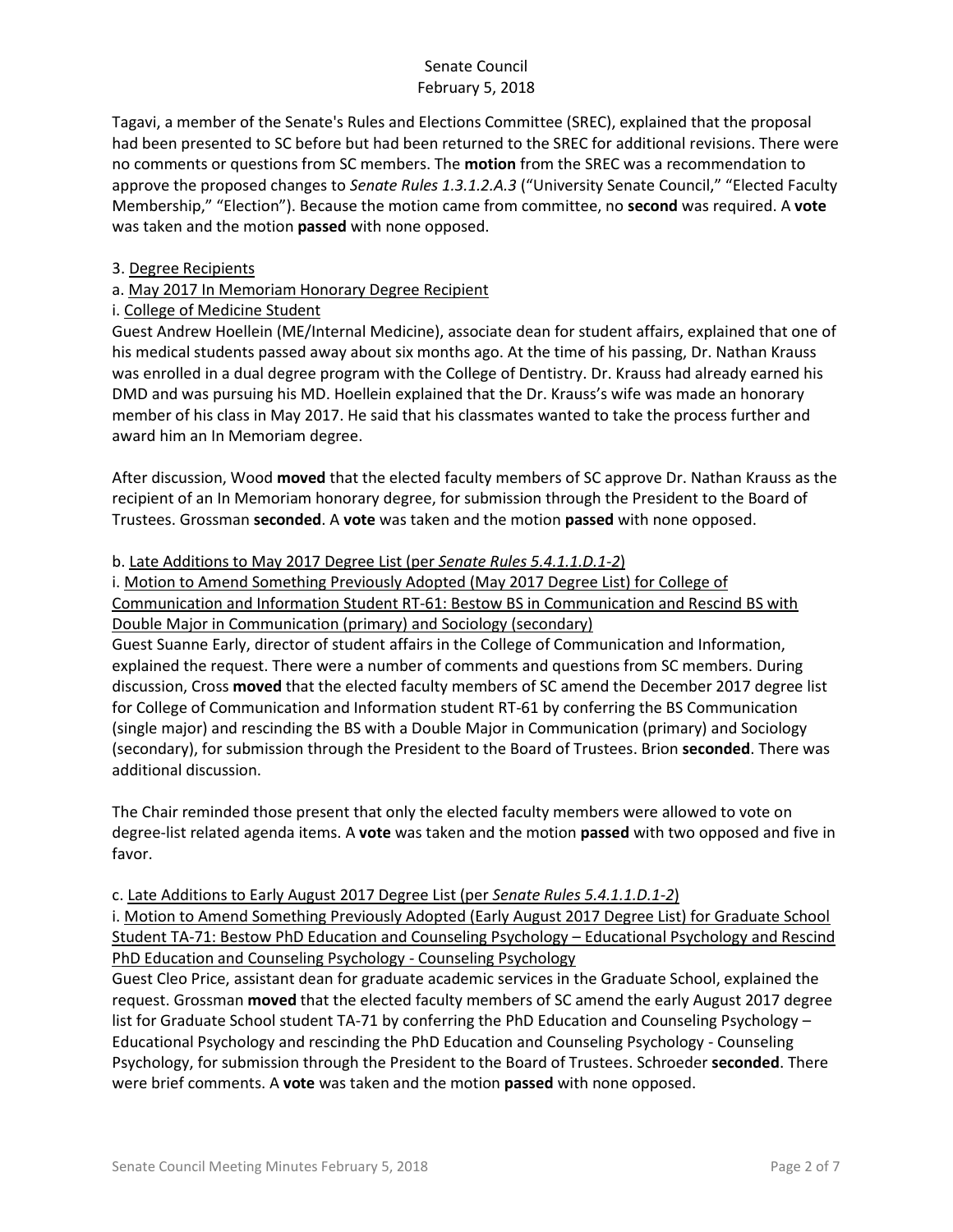d. Late Additions to December 2017 Degree List (per *Senate Rules 5.4.1.1.D.1-2*)

ii. Motion to Add to December 2017 Degree List: College of Arts and Sciences Student BJ-32 Guest Ruth Beattie (AS/Biology, associate dean for advising) explained the request. Schroeder moved that the elected faculty members of SC amend the December 2017 degree list by adding the BA Psychology for student BJ-32 and recommend through the President to the Board of Trustees that the degree be awarded effective December 2017. Wood **seconded**. Grossman asked a series of questions about what entity was advising the student. A **vote** was taken and the motion **passed** with none opposed.

i. Motion to Add to December 2017 Degree List: College of Arts and Sciences Student CM-33 Beattie explained the request. Grossman **moved** that the elected faculty members of SC amend the December 2017 degree list by adding the BA Geological Sciences for student CM-33 and recommend through the President to the Board of Trustees that the degree be awarded effective December 2017. Schroeder **seconded**. Grossman asked a series of questions pertaining to the online deadline to apply to graduate versus the paper deadline promulgated by the College of Arts and Sciences. Beattie and Grossman discussed the deadlines and Grossman suggested that because the College of Arts and Sciences put through the proposal that pushed degree applications into the prior semester, the SC might look very favorably at a proposal from the College to change the deadlines so they deadlines occur during the semester in which a student planned to graduate. When discussion ceased, a **vote** was taken and the motion **passed** with none opposed.

iii. Motion to Amend Something Previously Adopted (December 2017 Degree List) for College of Arts and Sciences Student CT-81: Bestow Bachelor of Liberal Studies and Rescind Bachelor of Arts in Liberal Studies Motion to Add to December 2017 Degree List: College of Arts and Sciences Student CT-81

iv. Motion to Amend Something Previously Adopted (December 2017 Degree List) for College of Arts and Sciences Student NM-03: Bestow Bachelor of Liberal Studies and Rescind Bachelor of Arts in Liberal Studies Motion to Add to December 2017 Degree List: College of Arts and Sciences Student NM-03 Beattie explained the requests for students CT-81 and NM-03 because the same error captured both students. She explained that the requested action for SC to take had changed because after the certification process was complete with the Registrar's office, the degrees were not certified and therefore did not need to be rescinded. Brion **moved** that the elected faculty members of SC amend the December 2017 degree list by adding the Bachelor of Liberal Studies degree for the two College of Arts and Sciences students CT-81 and NM-03 and recommend through the President to the Board of Trustees that the degree be awarded effective December 2017. Schroeder **seconded**. There was no discussion. A **vote** was taken and the motion **passed** with none opposed.

v. Motion to Amend Something Previously Adopted (December 2017 Degree List) for College of Arts and Sciences Student LH-90: Bestow Bachelor of Science in Geological Sciences and Rescind Bachelor of Science in Geology Motion to Add to December 2017 Degree List: College of Arts and Sciences Student LH-90

Beattie explained the request for student LH-90 and explained that for this student, too, the requested action for SC to take had changed because after the certification process was complete with the Registrar's office, the degrees were not certified and therefore did not need to be rescinded. Grossman **moved** that the elected faculty members of SC amend the December 2017 degree list by adding the BS Geological Sciences degree for College of Arts and Sciences student LH-90 and recommend through the President to the Board of Trustees that the degree be awarded effective December 2017. Schroeder **seconded**. There were a number of questions from SC members regarding a department requiring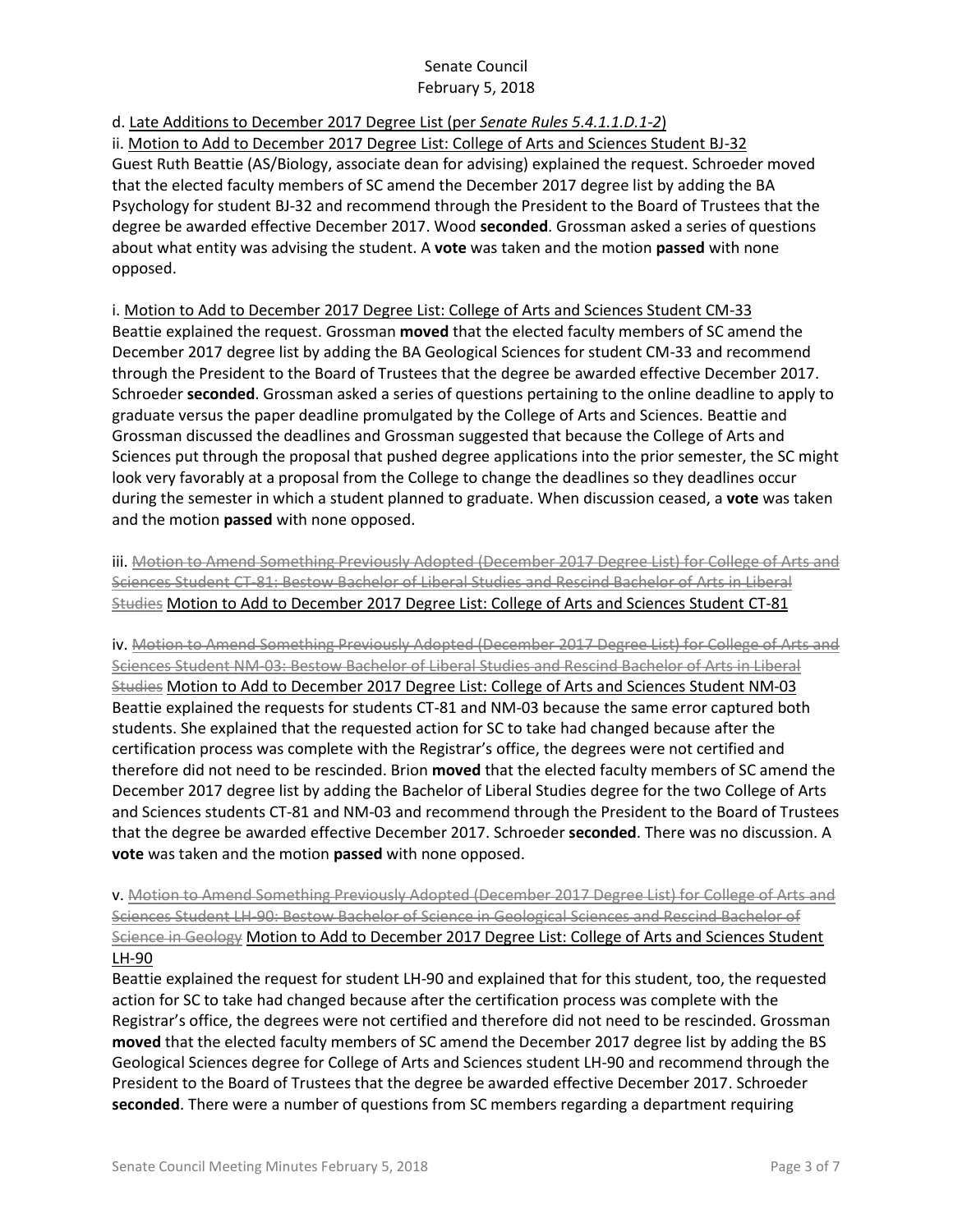students to graduate with the current name of a major when the major changed after the students were enrolled into the program. Beattie confirmed for Tagavi that the student desired the new name. Guest Annie Davis Weber, assistant provost for strategic planning and institutional effectiveness, clarified that it was not standard UK practice to force a student to accept anything about a change to a degree program. She said that it appeared to be a departmental decision and that the student appeared to agree with the departmental decision. There being no further discussion, a **vote** was taken and the motion **passed** with none opposed.

vi. Motion to Add to December 2017 Degree List: College of Health Sciences Student PM-01 Guest Randa Remer (assistant dean of student affairs in the College of Health Sciences) explained the request. Schroeder **moved** that the elected faculty members of SC amend the December 2017 degree list by adding the requested degree for College of Health Sciences student PM-01 and recommend through the President to the Board of Trustees that the degree be awarded effective December 2017. Cross **seconded**.

SC members discussed the request at length, periodically asking for input from invited guests (Marcy Deaton, senior associate general counsel; Kim Taylor, registrar; and Annie Davis Weber, assistant provost for strategic planning and institutional effectiveness). Taylor explained that she contacted her counterpart at the student's prior undergraduate institution to determine if the student might be awarded the undergraduate degree from that institution, but that institution explained that there was no transfer agreement in place and that in addition, the student did not meet the requirements for a degree from that institution. Deaton opined that the situation included a potential legal problem, in that the information that had been posted on the Physical Therapy website, as well as the advising the student received, could be construed as an implied contract. Weber commented that UK has dual responsibilities under its accreditation standards. UK does have rules that it must follow, but there is also an obligation that UK be accurate and transparent in what UK advertises. Weber suggested that the dual responsibilities offered an equally compelling reason to allow the student to graduate with the requested degree. She added that UK's accreditation would not be jeopardized if UK recognized it made a mistake and worked to correct it.

SC members expressed substantial concern that it would be inappropriate to award the requested degree to the student if it was not clear that the degree had actually been earned, regardless of other implications. A question arose during discussion about the language in Senate Rules 5.4.1 ("Residence Requirements"). It became apparent that the current language did not express the intent of the Senate's Rules and Elections Committee (SREC) when the SREC last reviewed that language. SC members offered alternate suggestions, such as suggesting the student continue their undergraduate work via additional classes or pursuit of an undergraduate degree from the student's prior undergraduate institution. Deaton stated that while both suggestions might be feasible, they still would not address the fact that the student was promised that they would be awarded an undergraduate degree from UK. In response to a question about the possibility that the problem existed for additional students, Remer-Eskridge explained that there were two such students. She and the relevant program faculty were looking into solutions for those students that would not involve asking for special permission from SC and Senate. There was additional discussion. Cross **withdrew** his second. The Chair solicited a seconder for the motion to approve the addition of the student to the December 2017 degree list. Grossman said he would serve as a **second** but only on the condition that College of Health Sciences Dean Scott Lephart waived both requirements in *SR 5.4.1.B*. Remer-Eskridge stated that she had been in contact with Dean Lephart and that she was confident that he would approve such a waiver. There was additional discussion. In response to a question from Grossman about the solutions that Remer-Eskridge was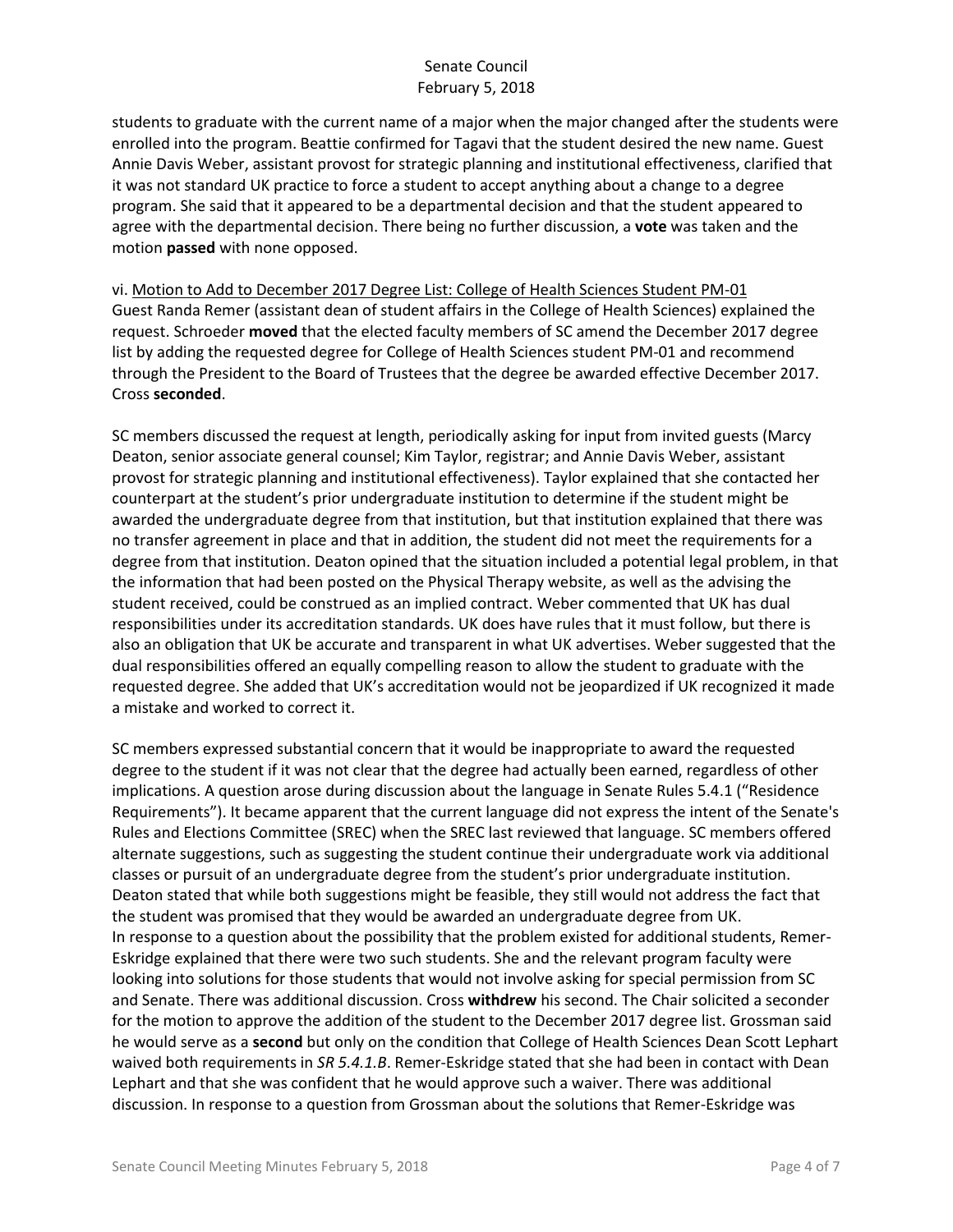looking into for those two students, she stated that they might be able to develop a  $3 + 3$  program with those students' prior undergraduate institutions so that the undergraduate degree would be awarded from those institutions, not from UK. Grossman suggested that Remer-Eskridge alert both students to the impending issue as quickly as possible. SC members who were also members of the SREC indicated that they would meet quickly to review the wording of SR 5.4.1.

The Chair referred to the extensive discussion and suggested that a vote was appropriate, noting that the motion was contingent upon College of Health Sciences Dean Scott Lephart waiving both requirements in *SR 5.4.1.B*. A **vote** was taken and the motion **passed** with five in favor, one opposed, and one abstained.

The Chair noted that it was nearly five o'clock, but said that there were still additional agenda items to be reviewed. Schroeder agreed to skip the agenda item on professional degree programs and move to the items for which invited guests were waiting. There were no objections from SC members.

- 4. Committee Reports
- a. Senate's Academic Programs Committee (SAPC) Margaret Schroeder, Chair
- ii. Proposed New MFA in Curatorial Studies

Schroeder, chair of the Senate's Academic Programs Committee (SAPC), explained the proposal. The **motion** from the SAPC was a recommendation that the University Senate approve, for submission to the Board of Trustees, the establishment of a new MFA in Curatorial Studies, in the School of Arts and Visual Studies within the College of Fine Arts. Because the motion came from committee, no **second** was required.

Wood asked about the expected low enrollment and suggestions from the Council on Postsecondary Education (CPE) regarding minimum annual enrollments. Schroeder said that Annie Davis Weber, UK's liaison to the CPE, regularly attends SAPC meetings and that she had not raised any such issue. Wood indicated that she did not want her query to delay the proposal's review. Guest Anna Brzyski (FA/Art and Visual Studies) explained that they were conservative in their enrollment estimates. The **motion**  from the SAPC was a recommendation that the University Senate approve, for submission to the Board of Trustees, the establishment of a new MFA in Curatorial Studies, in the School of Arts and Visual Studies within the College of Fine Arts. Because the motion came from committee, no **second** was required. A **vote** was taken and the motion **passed** with none opposed.

### iii. Proposed New MS in Urban and Environmental Design

Schroeder explained the proposal. There were a few questions from SC members, including another query about the number of enrolled students. The **motion** from the SAPC was a recommendation that that the University Senate approve, for submission to the Board of Trustees, the establishment of a new MS in Urban and Environmental Design within the College of Design. Because the motion came from committee, no **second** was required. There were a few questions from SC members. A **vote** was taken and the motion **passed** with none opposed.

The Chair noted the return of Guest Annie Davis Weber, assistant provost for strategic planning and institutional effectiveness and UK's liaison to the CPE. Weber said that she was unaware of any mention of enrollment numbers in the CPE's new program policy document. She added that forms are submitted to the CPE after every program review and the CPE does submit comments for which responses are required. The CPE's comments are generally along the lines of "please explain the low enrollment" but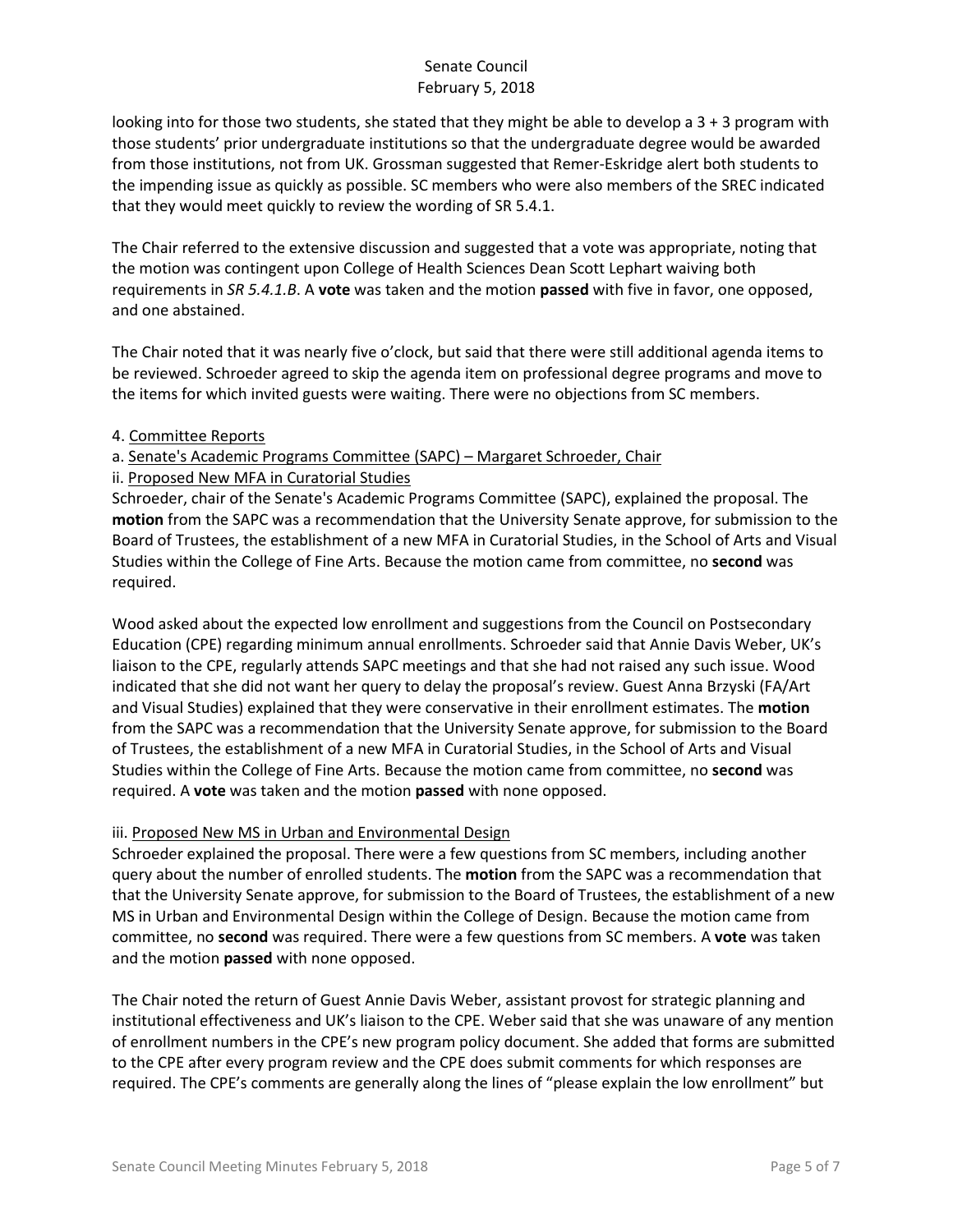in her experience, the CPE did not seek to close programs with low enrollment, only find out more about them.

The Chair noted that the intended review of the proposed new Graduate Certificate in Technical and Professional Writing was postponed until the next meeting because the contact person could not attend the day's meeting.

## iv. Proposed New Graduate Certificate in Non-Profit Management

Schroeder explained the proposal. The **motion** from the SAPC was a recommendation that the University Senate approve the establishment of a new Graduate Certificate in Non-Profit Management, in the Martin School of Public Policy and Administration within the Graduate School. Because the motion came from committee, no **second** was required. There were a few comments from SC members. Tagavi asked about correcting a typo and a reference to a transcript on the form that was unclear; Ms. Brothers said she would make those corrections. There being no further comments, a **vote** was taken and the motion **passed** with none opposed.

Due to the time, the Chair suggested that SC members review the tentative Senate agenda.

## 5. Tentative Senate Agenda for February 12, 2018

Ms. Brothers explained that the BS Civil Engineering should be removed because the committee chair requested that it be held over until the March Senate meeting so that the Senate could review a number of similar proposals all at once. The item on professional programs and the proposed Graduate Certificate in Technical and Professional Writing needed to be removed due to not being reviewed at the day's SC meeting. Also, three of the degree list-related motions from the College of Arts and Sciences were modified to reflect that the request was to add the students to the December 2017 degree list, not rescind an incorrect degree and confer a correct degree. There were no objections to those changes.

SC members opined that there was time to review the two remaining action items.

### 4. Committee Reports

# b. Senate's Rules and Elections Committee (SREC) – Roger Brown, SREC Member

i. Proposed Changes to *Senate Rules 1.3.1.3.A* ("Officers of the Senate Council," "Senate Council Chair") Guest Roger Brown, a member of the SREC, explained the proposed changes. In response to a question from Schroeder, Brown clarified that rather than enshrine the process approved by SC in December, SC would be the body that decided the specific process by which a majority vote would be conducted. There was no intent that the SC hold one vote, but rather the intent was to give SC the opportunity, through the end of the month of December, to elect its chair. If by the end of December SC was unable to elect a chair by simple majority, the decision would be sent to the Senate for a vote, in which a chair would be selected by plurality. Wood added that by limiting SC's efforts to the month of December, it ensured that the members voting in the election would be existing SC members, not newly elected SC members at the very beginning of their three-year term.

The **motion** from the SREC was a recommendation to approve the proposed changes to *Senate Rules 1.3.1.3.A* ("Officers of the Senate Council," "Senate Council Chair"). Because the motion came from committee, no **second** was required. A **vote** was taken and the motion **passed** with none opposed.

# ii. Proposed Changes to *Senate Rules 1.3.1.3.B* ("Officers of the Senate Council," "Senate Council Vice Chair")